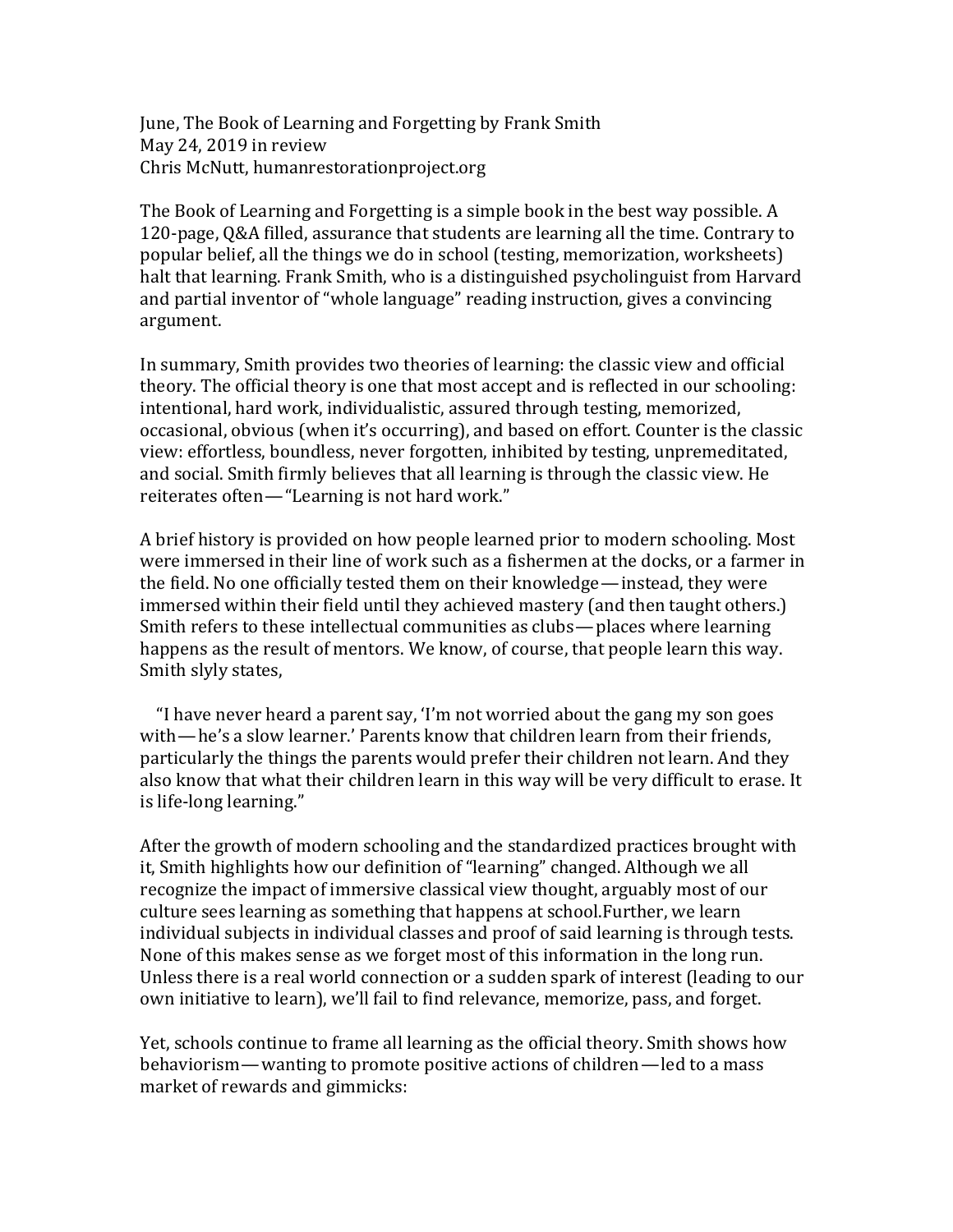"Every activity—whether on paper or on computer screens—was sugarcoated with frenzied graphics designed to seduce learners and teachers into the belief that all the effort could be 'fun.' Inevitably, it was all accompanied by scores and relentless record keeping...[behaviors such as] ethics, respect, loyalty, morality, honesty, charity, collaboration, compassion or care. All of these involve valuesthat can only be acquired from people with whom you identify, from the company you keep."

If this is the case, then schools are not doing a great job at preparing learners for much of anything. A common argument might be: how do we spark learners to actually learn basic skills such as reading or writing, instead of us always doing it for them? As in, at what point will students take command of their learning as opposed to the instructor? Smith explains:

"Teachers needn't worry. There's a simple yet powerful reason why children will never become dependent upon other people to do anything they think they can do for themselves—they don't have the patience. Someone once brushed our hair for us and tied our shoelaces, but we don't expect anyone to do so now. Nor do children, who normally insist on attending to themselves long before we think they are ready to do so..."

Later, Smith highlights how a parent will be reading to their child and often to their dismay, their child turns the page before they've finished.

Much of the work is comprised of easy-to-follow questions and answers surrounding the classic view. Some stand-out points include:

I have struggled to learn math for years and I'm very motivated to do so, but I never remember anything!

"Your years of wasted effort demonstrate that hard work and motivation do not guarantee learning; rather they are a sign that learning has not taken place, only small amounts of temporary memorization."

What takes the place of traditional school in this model?

"If pointless and time-consuming programs, drills, and others were taken away, teachers could be free to get on with the kinds of things that promote permanent and worthwhile learning...[having] constant contact with people from whom they can learn from in the classroom and outside."

Surely a school with this model would never work in the real world?

"The essence of any liberated school is that it would be a community-not a hierarchy of principal, teachers, support staff, and students but a place where people gather to engage in interesting activities. Teachers, students, and everyone